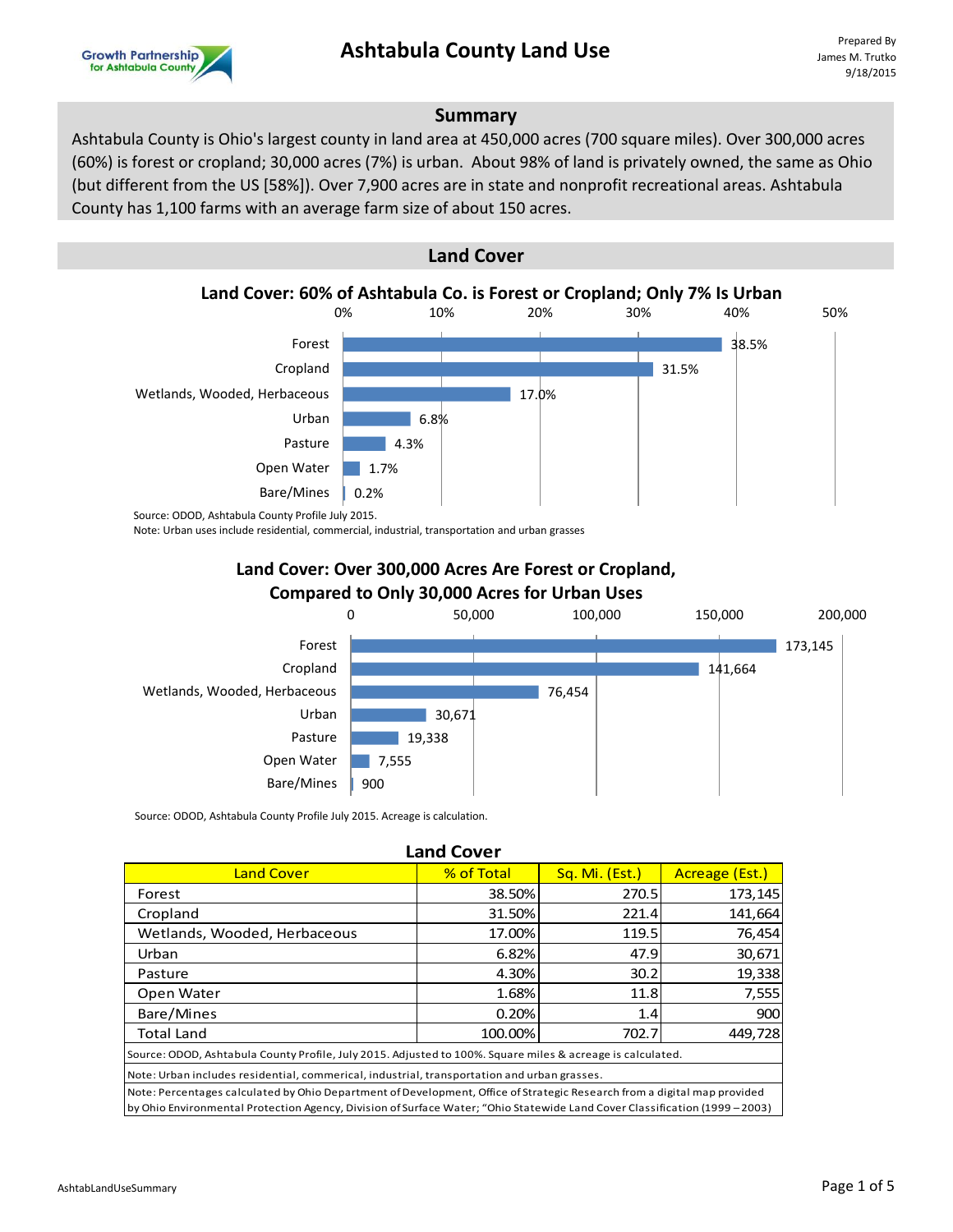#### **Land Ownership**

Almost all (98%) of Ashtabula County 450,000 acres is in private hands. A small amount of acreage is owned by Ohio, or county and city governments, but there are no federal or tribal lands.

| <b>Land Ownership (Acres)</b>                                                                                              |               |            |               |
|----------------------------------------------------------------------------------------------------------------------------|---------------|------------|---------------|
|                                                                                                                            | Ashtabula Co. | Ohio       | <b>US</b>     |
| <b>Total Area</b>                                                                                                          | 450,613       | 26,375,587 | 2,286,279,509 |
| <b>Private Lands</b>                                                                                                       | 442,481       | 25,338,903 | 1,341,224,948 |
| <b>Conservation Easement</b>                                                                                               | 3,660         | 38,962     | 14,841,267    |
| <b>Federal Lands</b>                                                                                                       | 0             | 329,658    | 658,155,051   |
| <b>State Lands</b>                                                                                                         | 8,044         | 574,928    | 192,517,204   |
| <b>State Trust Lands</b>                                                                                                   | 0             |            | 42,498,598    |
| Other State                                                                                                                | 8,044         | 574,928    | 150,018,606   |
| <b>Tribal Lands</b>                                                                                                        | Ω             |            | 90,323,859    |
| City, County, Other                                                                                                        | 88            | 132,088    | 4,058,428     |
| Percent of Total                                                                                                           |               |            |               |
| <b>Total Area</b>                                                                                                          | 100.0%        | 100.0%     | 100.0%        |
| <b>Private Lands</b>                                                                                                       | 98.2%         | 96.1%      | 58.7%         |
| <b>Conservation Easement</b>                                                                                               | 0.8%          | 0.1%       | 0.6%          |
| <b>Federal Lands</b>                                                                                                       | 0.0%          | 1.2%       | 28.8%         |
| <b>State Lands</b>                                                                                                         | 1.8%          | 2.2%       | 8.4%          |
| State Trust Lands*                                                                                                         | 0.0%          | 0.0%       | 1.9%          |
| Other State                                                                                                                | 1.8%          | 2.2%       | 6.6%          |
| <b>Tribal Lands</b>                                                                                                        | 0.0%          | 0.0%       | 4.0%          |
| City, County, Other                                                                                                        | 0.0%          | 0.5%       | 0.2%          |
| Note: Federal lands includes Forest Service, BLM, National Park Service, Military and other federal lands                  |               |            |               |
| Sources: U.S. Geological Survey, Gan Analysis Program, 2012, Protected Areas Database of the United States (PADUS) version |               |            |               |

Sources: U.S. Geological Survey, Gap Analysis Program. 2012. Protected Areas Database of the United States (PADUS) version 1.3. Cited in Headwaters Economics, Economic Profile System



### **Ashtabula Co., Ohio & US Land Ownership 98% of Ashtabula County Land Is Privately Owned**

Sources: U.S. Geological Survey, Gap Analysis Program. 2012. Protected Areas Database of the United States (PADUS) version 1.3. Cited in Headwaters Economics, Economic Profile System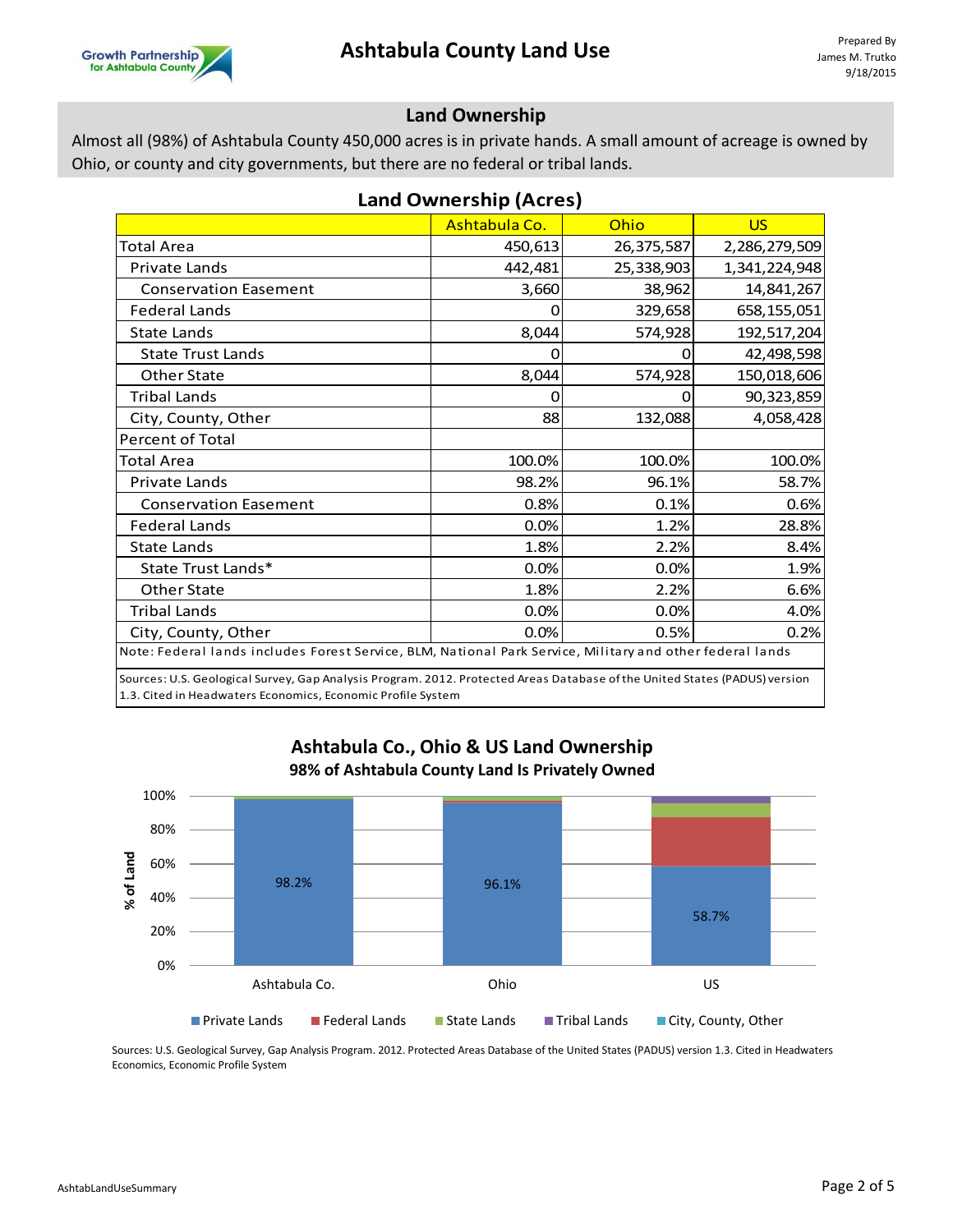

#### **Recreational Land**

Ashtabula County has more than 7,900 acres in state and nonprofit recreational areas.

#### **Ashabula County Selected Parks, Wildlife & Recreational Areas**

| <b>Facility</b>                       | <b>Type</b>                        | <b>Acres</b> |
|---------------------------------------|------------------------------------|--------------|
| Pymatuning                            | <b>State Park</b>                  | 3,512        |
| Geneva                                | State Park                         | 698          |
| Conant                                | State Wildlife Area                | 74           |
| Conneaut                              | State Wildlife Area                | 86           |
| Dorset                                | State Wildlife Area                | 1,080        |
| New Lyme                              | State Wildlife Area                | 720          |
| Orwell                                | State Wildlife Area                | 197          |
| Pallister                             | <b>State Nature Preserve</b>       | 85           |
| Rome Preserve                         | <b>State Nature Preserve</b>       | 74           |
| William C. McCoy Preserve             | <b>State Nature Preserve</b>       | 107          |
|                                       | <b>Total State Areas</b>           | 6,633        |
| Harpersfield Covered Bridge Metropark | Metro Park                         | <b>NA</b>    |
| Morgan Swamp Preserve                 | <b>Nature Conservancy</b>          | 1,300        |
| Western Reserve Greenway              | <b>Bike Path</b>                   | <b>NA</b>    |
|                                       | <b>Total State/Nonprofit Areas</b> | 7,933        |
| Source: TrekOhio.com                  |                                    |              |

#### **Residential Development**

Ashtabula County residential development's is low density: acreage per person is nearly twice that of Ohio. Most growth from 2000 to 2010 took place in exurban areas with lot sizes of 1.7 to 40 acres.

# **Residential Development (Acres)**

#### **Most Residential Development Took Place in Exurban Areas From 2000 to 2010**



Source: Theobald, DM. 2013. Land use classes for ICLUS/SERGoM v2013. Unpublished report, Colorado State University. Cited in Headwaters Economics, Economic Profile System. Urban lots are <1.7 acres and exurban lots are 1.7-40 acres.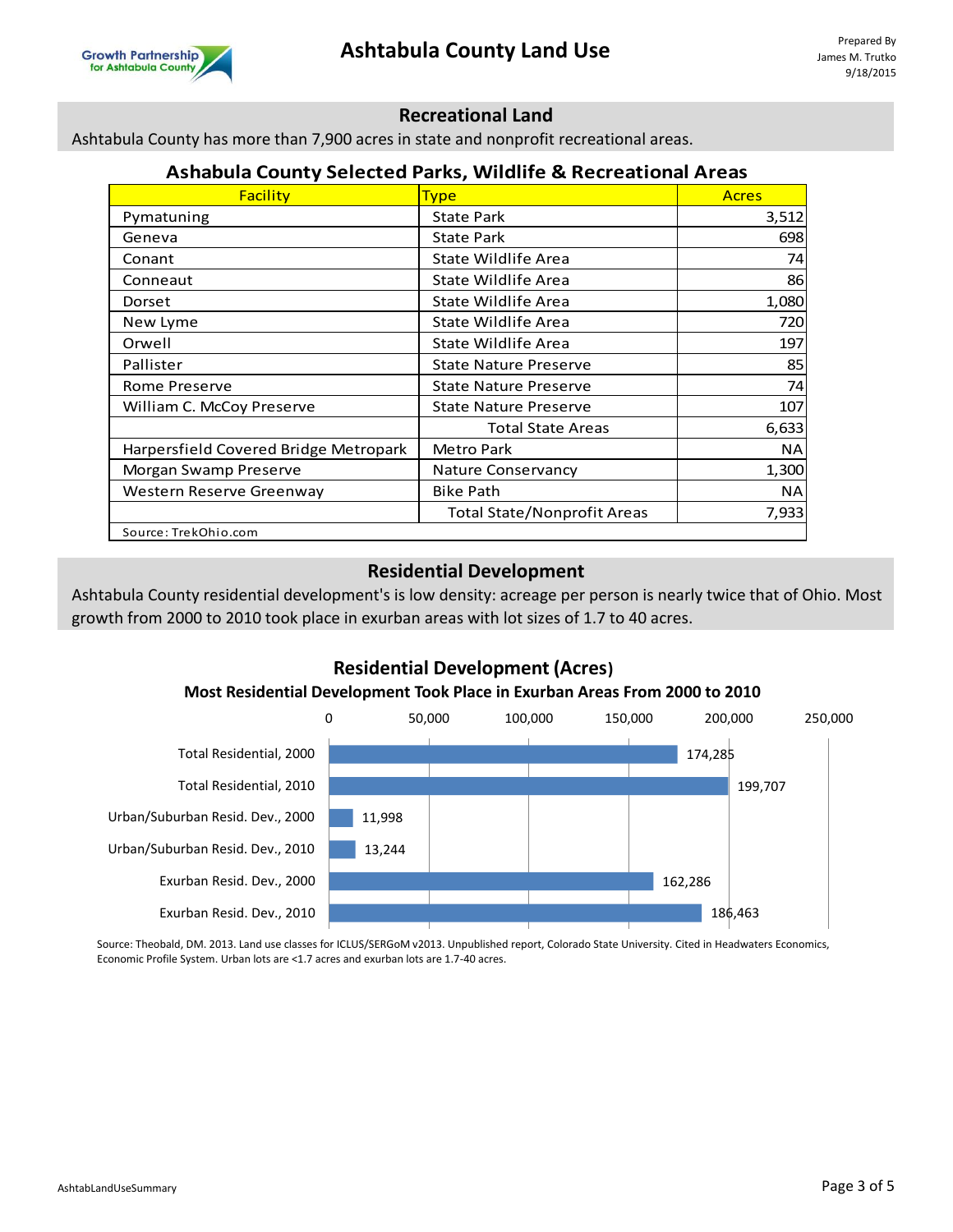



Source: Theobald, DM. 2013. Land use classes for ICLUS/SERGoM v2013. Unpublished report, Colorado State University. Cited in Headwaters Economics, Economic Profile System. Urban lots are <1.7 acres and exurban lots are 1.7-40 acres.

|                                                                                                | Ashtabula Co. | Ohio |  |
|------------------------------------------------------------------------------------------------|---------------|------|--|
| Residential Acres/Person, 2000                                                                 | 1.70          | 0.68 |  |
| Residential Acres/Person, 2010                                                                 | 1.97          | 0.75 |  |
| 2000-10% Chg in Resid. Acres/Person                                                            | 27%           | 7%   |  |
| Private Acres/Person, 2010                                                                     | 4.36          | 2.20 |  |
| Sources: Theobald, DM. 2013. Land use classes for ICLUS/SERGoM v2013. Unpubl. report, Colorado |               |      |  |
| State Univ.                                                                                    |               |      |  |

## **Residential Density (Acres Per Person)**

| <b>Residential Development (Acres), 2000-2010</b>                                                                                                                             |               |            |               |
|-------------------------------------------------------------------------------------------------------------------------------------------------------------------------------|---------------|------------|---------------|
|                                                                                                                                                                               | Ashtabula Co. | Ohio       | <b>US</b>     |
| Total Private Land                                                                                                                                                            | 442,481       | 25,338,903 | 1,341,224,948 |
| Total Residential, 2000                                                                                                                                                       | 174,285       | 7,708,909  | 190,918,648   |
| Urban/Suburban, 2000                                                                                                                                                          | 11,998        | 1,335,464  | 31,001,465    |
| Exurban, 2000                                                                                                                                                                 | 162,286       | 6,373,440  | 159,917,167   |
| Total Residential, 2010                                                                                                                                                       | 199,707       | 8,601,311  | 214,475,717   |
| Urban/Suburban, 2010                                                                                                                                                          | 13,244        | 1,478,989  | 37,816,640    |
| Exurban, 2010                                                                                                                                                                 | 186,463       | 7,122,321  | 176,659,056   |
| 2000-10 % Change                                                                                                                                                              |               |            |               |
| 2000-10% Chg-Total Residential                                                                                                                                                | 14.6%         | 11.6%      | 12.3%         |
| 2000-10 %Chg- Urban/Suburban                                                                                                                                                  | 10.4%         | 10.7%      | 22.0%         |
| 2000-10 % Chg-Exurban                                                                                                                                                         | 14.9%         | 11.8%      | 10.5%         |
| <b>Percent of Total</b>                                                                                                                                                       |               |            |               |
| Total Residential, 2000                                                                                                                                                       | 39%           | 30%        | 14%           |
| Urban/Suburban, 2000                                                                                                                                                          | 3%            | 5%         | 2%            |
| Exurban, 2000                                                                                                                                                                 | 37%           | 25%        | 12%           |
| Total Residential, 2010                                                                                                                                                       | 45%           | 34%        | 16%           |
| Urban/Suburban, 2010                                                                                                                                                          | 3%            | 6%         | 3%            |
| Exurban, 2010                                                                                                                                                                 | 42%           | 28%        | 13%           |
| Source: Theobald, DM. 2013. Land use classes for ICLUS/SERGoM v2013. Unpublished report, Colorado State University. Cited<br>in Headwaters Economics, Economic Profile System |               |            |               |
| Note: Total Residential: Cumulative acres of land developed at urban/suburban and exurban densities.                                                                          |               |            |               |
| Urban/Suburban: Average residential lot size < 1.7 acres.                                                                                                                     |               |            |               |
| Exurban: Average residential lot size 1.7 - 40 acres.                                                                                                                         |               |            |               |